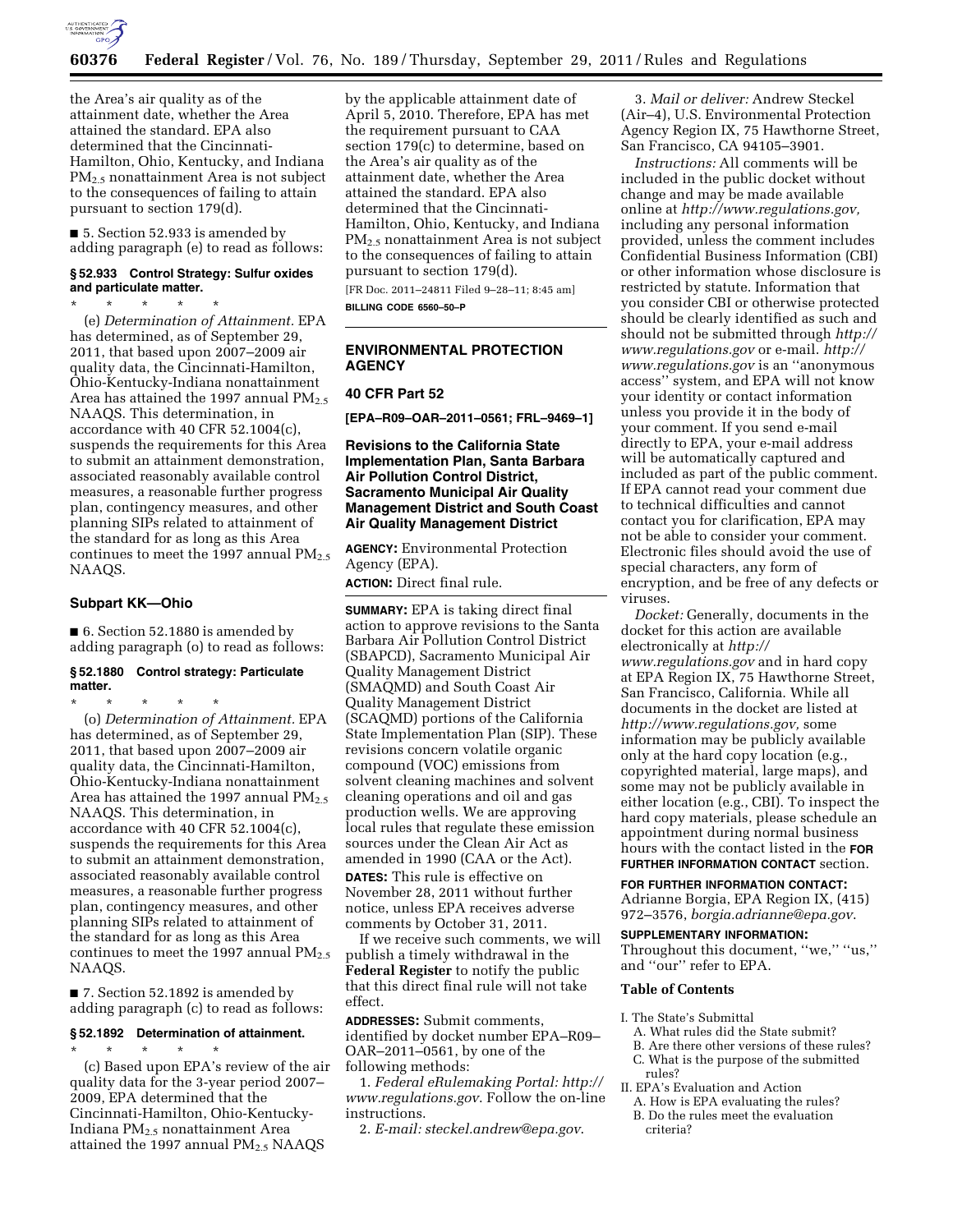C. EPA Recommendations To Further Improve the Rules

D. Public Comment and Final Action III. Statutory and Executive Order Reviews

# **I. The State's Submittal**

*A. What rules did the State submit?* 

Table 1 lists the rules we are approving with the dates that they were adopted by the local air agencies and submitted by the California Air Resources Board (CARB).

# TABLE 1—SUBMITTED RULES

| Local agency | Rule No. | Rule title                                         | Amended        | Submitted |
|--------------|----------|----------------------------------------------------|----------------|-----------|
| SBAPCD       |          | 321 Solvent Cleaning Machines and Solvent Cleaning |                | 4/5/11    |
| SMAQMD !     |          |                                                    | $10/28/10$     | 4/5/11    |
|              |          |                                                    | i 2/1/08       | 4/5/11    |
| SCAQMD !     |          |                                                    | Adopted 3/5/04 | 1/10/10   |

On February 4, 2010 (1148.1) and May 6, 2011 (321, 466 and 1171), EPA determined that the four submittals met the completeness criteria in 40 CFR Part 51 Appendix V, which must be met before formal EPA review.

### *B. Are there other versions of these rules?*

We approved an earlier version of SBAPCD Rule 321 into the SIP on April 2, 1998 (64 FR 15922). We approved an earlier version of SMAQMD Rule 466 into the SIP on May 5, 2010 (75 FR 24406). We approved an earlier version of SCAQMD Rule 1171 into the SIP on July 1, 2005 (70 FR 38023). There are no previous versions of SCAMQD Rule 1148.1 in the SIP.

## *C. What is the purpose of the submitted rules?*

VOCs help produce ground-level ozone and smog, which harm human health and the environment. Section 110(a) of the CAA requires States to submit regulations that control VOC emissions. SBAPCD Rule 321, SMAQMD Rule 466, SCAQMD Rule 1171 and SCAQMD 1148.1 limit emissions of VOC from solvent cleaning machines, the application of solvents, and from oil and gas production wells. EPA's technical support documents (TSDs) have more information about these rules.

# **II. EPA's Evaluation and Action**

# *A. How is EPA evaluating the rules?*

Generally, SIP rules must be enforceable (see section 110(a) of the Act), must require Reasonably Available Control Technology (RACT) for each category of sources covered by a Control Techniques Guidelines (CTG) document as well as each major source in nonattainment areas (see sections  $182(a)(2)$  and  $(b)(2)$ ), and must not relax existing requirements (see sections 110(l) and 193). SBAPCD regulates an unclassifiable/attainable area for ozone, SMAQMD regulates an ozone nonattainment area and SCAQMD

regulates an ozone nonattainment area (see 40 CFR part 81), so SMAQMD Rule 466 and SCAQMD Rule 1171 and Rule 1148.1 must fulfill RACT.

Guidance and policy documents that we use to evaluate enforceability and RACT requirements consistently include the following:

1. ''Issues Relating to VOC Regulation Cutpoints, Deficiencies, and Deviations,'' EPA, May 25, 1988 (the Bluebook).

2. ''Guidance Document for Correcting Common VOC & Other Rule

Deficiencies,'' EPA Region 9, August 21, 2001 (the Little Bluebook).

3. CARB's Consumer Products Regulation, Title 17, California Code of Regulations (CCR), Division 3, Chapter 1, Subchapter 8.5, Article 2, Sections 94507–94517

4. EPA's model VOC rule guidance titled, ''Model Volatile Organic Compound Rules for Reasonably Available Control Technology'' (June 1992).

### *B. Do the rules meet the evaluation criteria?*

We believe these rules are consistent with the relevant policy and guidance regarding enforceability, RACT and SIP relaxations. The TSDs have more information on our evaluation.

# *C. EPA Recommendations to Further Improve the Rules*

The TSDs describe additional rule revisions that we recommend for the next time the local agency modifies the rules.

#### *D. Public Comment and Final Action*

As authorized in section 110(k)(3) of the Act, EPA is fully approving the submitted rules because we believe they fulfill all relevant requirements. We do not think anyone will object to this approval, so we are finalizing it without proposing it in advance. However, in the Proposed Rules section of this **Federal Register**, we are simultaneously proposing approval of the same submitted rules. If we receive adverse

comments by October 31, 2011, we will publish a timely withdrawal in the **Federal Register** to notify the public that the direct final approval will not take effect and we will address the comments in a subsequent final action based on the proposal. If we do not receive timely adverse comments, the direct final approval will be effective without further notice on November 28, 2011. This will incorporate these rules into the federally enforceable SIP.

Please note that if EPA receives adverse comment on an amendment, paragraph, or section of this rule and if that provision may be severed from the remainder of the rule, EPA may adopt as final those provisions of the rule that are not the subject of an adverse comment.

### **III. Statutory and Executive Order Reviews**

Under the Clean Air Act, the Administrator is required to approve a SIP submission that complies with the provisions of the Act and applicable Federal regulations. 42 U.S.C. 7410(k); 40 CFR 52.02(a). Thus, in reviewing SIP submissions, EPA's role is to approve State choices, provided that they meet the criteria of the Clean Air Act. Accordingly, this action merely approves State law as meeting Federal requirements and does not impose additional requirements beyond those imposed by State law. For that reason, this action:

• Is not a ''significant regulatory action'' subject to review by the Office of Management and Budget under Executive Order 12866 (58 FR 51735, October 4, 1993);

• Does not impose an information collection burden under the provisions of the Paperwork Reduction Act (44 U.S.C. 3501 *et seq.*);

• Is certified as not having a significant economic impact on a substantial number of small entities under the Regulatory Flexibility Act (5 U.S.C. 601 *et seq.*);